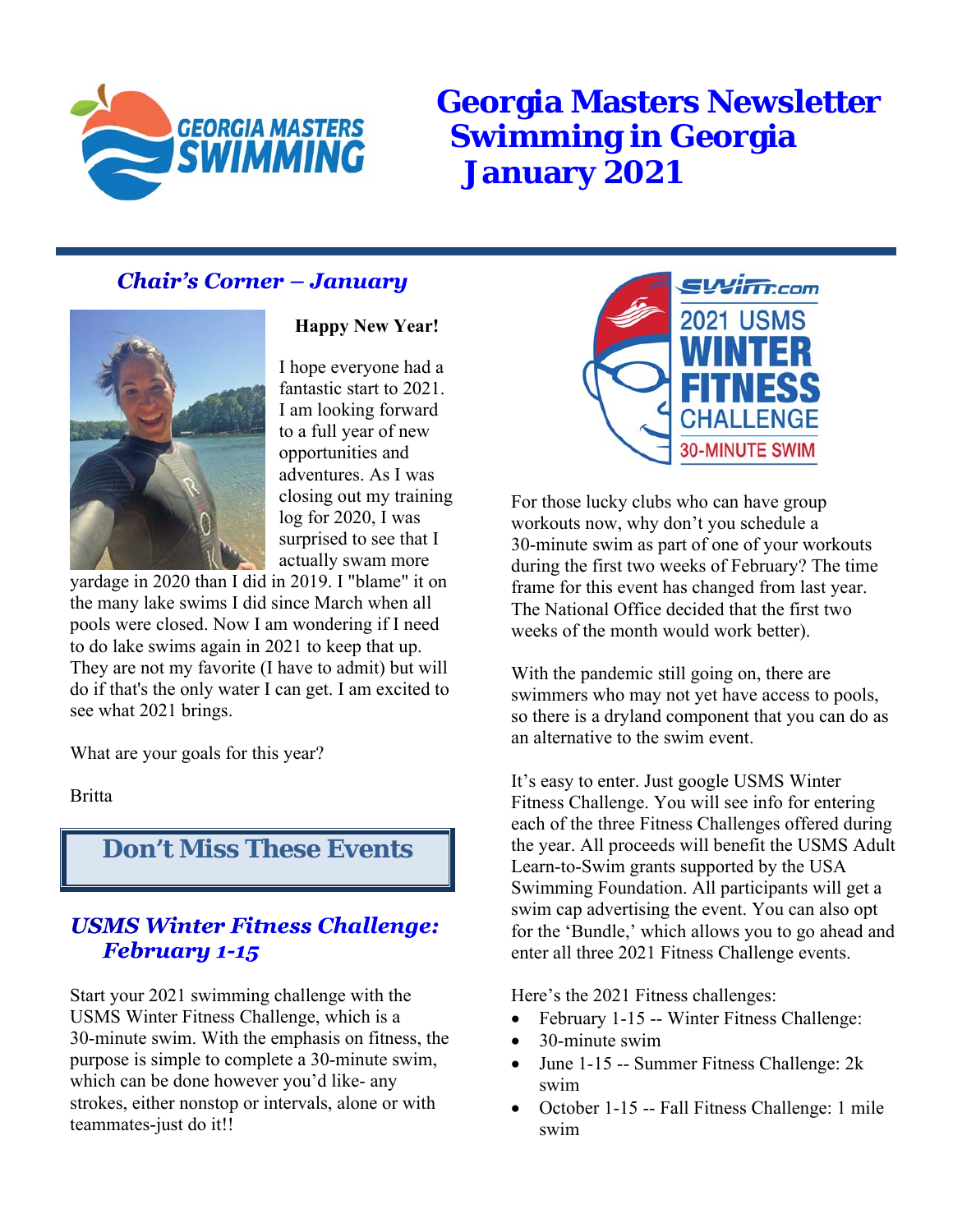Hope you'll take this opportunity to challenge yourself to a 30-minute swim and support a good cause!

## **Meet Status Updates**

As this evil coronavirus rages on, it continues to influence upcoming swim meets:

#### **St Pat Meet Cancelled**

The St Pat meet (which is being renamed to honor Coach Maria Thrash), scheduled for March 28 & 29, has been cancelled for this year.

#### **USMS Spring (SCY) Nationals postponed**

USMS Spring Nationals were scheduled to take place in Greensboro, NC from April 29 through May 2. This event will NOT take place on those dates. They hope to reschedule it for later in the year (when hopefully most of the general public can be vaccinated). We will continue to give updates as we learn of them.

#### **2021 Go the Distance**



Sign up for the 2021 Go the Distance event and see how many miles you can complete this year. You can enter the event similar to how you sign up for the Fitness Challenge. Google USMS Go the Distance.

You can record your yardage on a daily, weekly, or monthly basis. Hopefully you'll find this a good incentive for swimming! Get your teammates to enter as well and you can create a friendly competition. No charge to sign up! It's also fun to compare your distance to other LMSCs, Zones, age groups and so forth all across the country.

## **Call of the Water Virtual Relays**



"Call of the Water" is Reston Masters Swim Team's (RMST's) very first Virtual Relay Festival. Sanctioned by USMS and set to run January through February 2021. This is a combined-splits event in which far flung teammates or those stuck with solo swimming may participate.

This means that four swimmers in four different places but affiliated with the same team can swim remotely and add their times to create a relay entry. The cumulative time of the splits at the close of the event will be the "relay's" final time which then will determine the order of finish. Even if we can't be together, we can compete together, but if you can swim an actual relay those splits count too.

All participants will receive one "Call of the Water" patch. Top relays will receive a relay champion patch. A T-shirt designed especially for the event will also be available for purchase.

For more information, Google Call of the Water Virtual Relay. For answers contact Meet Director, Frank Koval, at callofthewater@gmail.com

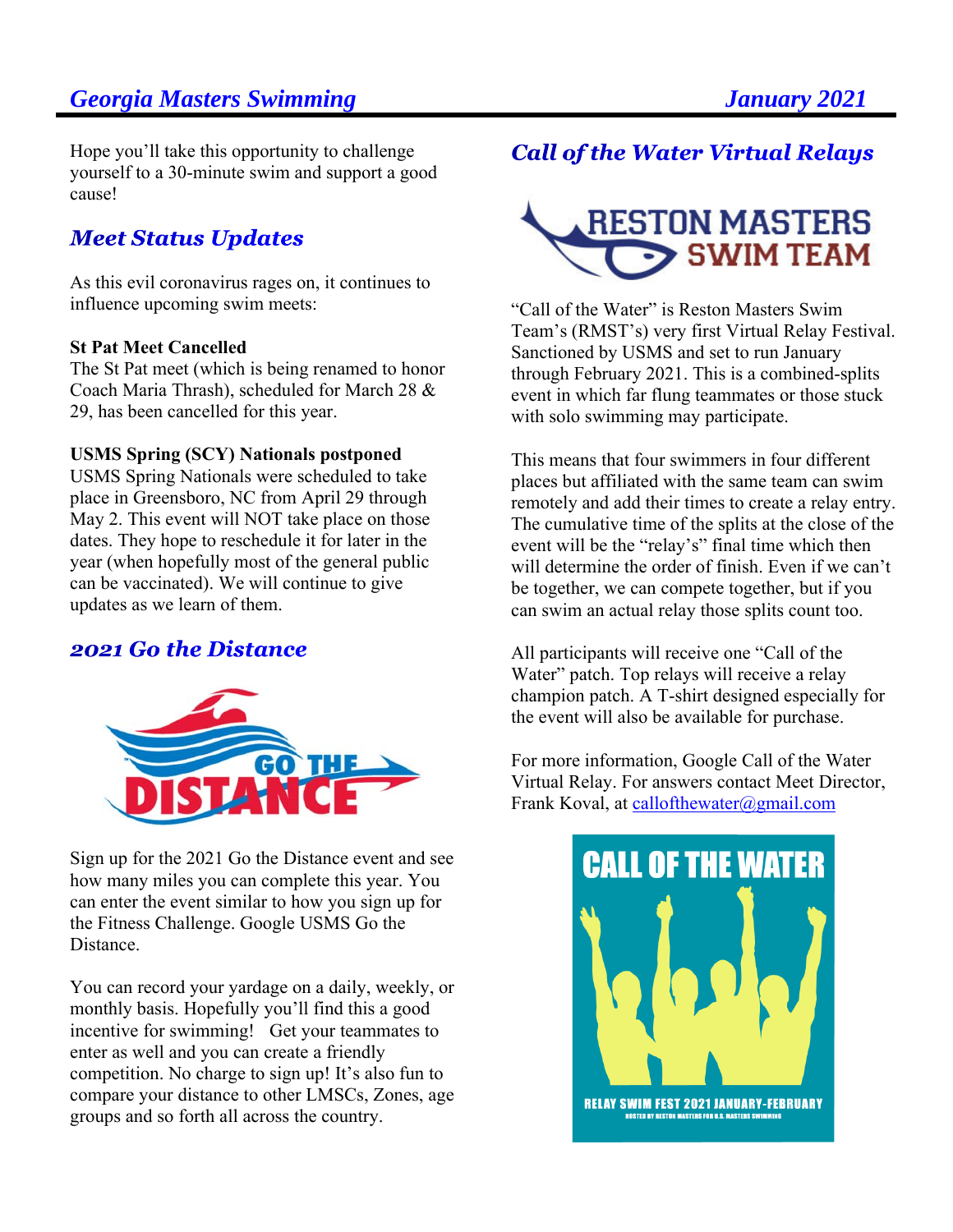# **Meet Recaps**

#### 2020 South Carolina SCM **Championships**



Britta O'Leary and Marianne Countryman

Who would have thought a swim meet could close out the year 2020! The Palmetto Masters in North Charleston, SC hosted a fantastic short course meters meet to end the year on a high note. COVID protocols were diligently put in place and rules abided to by all swimmers and volunteers to have a fun, fast and safe three-day meet.

From Georgia, six people made the five-hour drive.

- GAJA: Matt Mills, Dan Snyder, John Zeigler
- AWJ: Marianne Countryman, Britta O'Leary, Ray Valle

After a 10 month break from racing, all swimmers had surprisingly great swims. Britta and Marianne even used the opportunity to leave their mark on the Georgia record books. Congratulations! And last, but not least, a huge thank you to Palmetto Masters for hosting a great meet!

# **Go the Distance 2020 Results\***

Well, we may not have meet results from most of 2020, but we do have results from the USMS Go the Distance postal event. There were 2,057 USMS swimmers participating throughout the country. Of that, 54 were from our Georgia LMSC, completing a total of 13,720.24 miles. Despite the effect of the pandemic on participation and mileage (I wonder how much mileage was able to be done from mid-March to mid-May?), we still had good performances from our Georgia participants.

As has been our Georgia LMSC tradition, we will be giving awards for the top three female and male finishers. Since we unfortunately don't have an upcoming swim meet to be able to distribute these awards, we will either mail them out, or give them out whenever we are able to finally host a Georgia swim meet. (And we still have the awards from 2019 to give out as well).

#### **TOP FINISHERS**   $M_{\rm{on}}$

|               | RULL |              |
|---------------|------|--------------|
| Chris Greene  |      | GAJA 1891.34 |
| John Zeigler  |      | GAJA 858.19  |
| Matthew Mills |      | GAJA 500.16  |

| Women               |      |              |
|---------------------|------|--------------|
| Melissa Massey      |      | GAJA 1989.09 |
| Marianne Countryman | AWJ. | 572.97       |
| Jennifer Almand     | AWJ  | 398.67       |

Congrats to these top finishers, and special kudos to Melissa Massey for not only being the top female, but the top overall finisher from Georgia for 2020!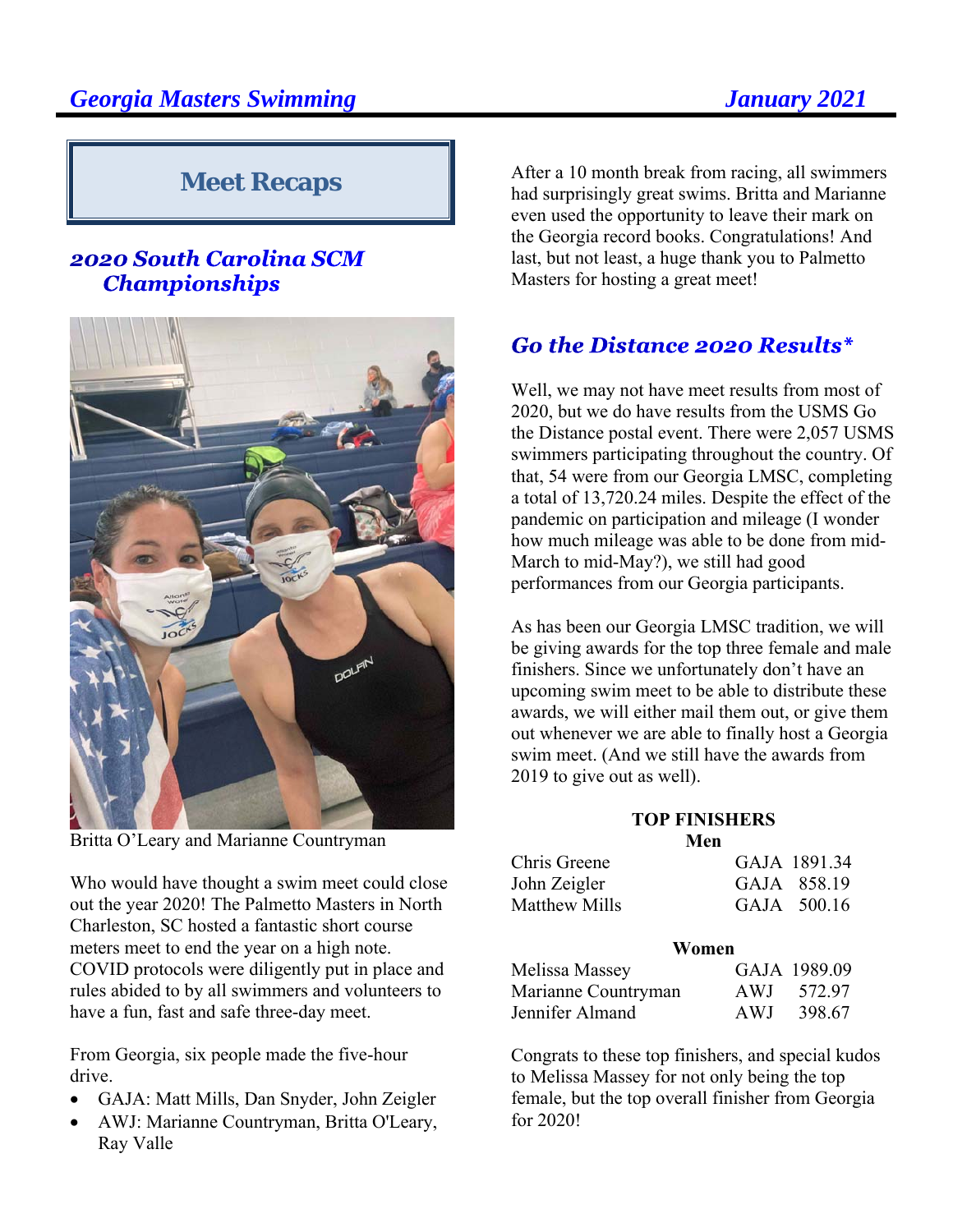**Complete List of Georgia Participants** 

| <b>Atlanta Rainbow Trout (ART)</b> |  |  |
|------------------------------------|--|--|
|------------------------------------|--|--|

| Lee Golusinki                     | 18.52    |  |  |  |
|-----------------------------------|----------|--|--|--|
| Maureen Wakeland                  | .91      |  |  |  |
| <b>Atlanta Water Jocks (AWJ)</b>  |          |  |  |  |
| Jennifer Almand                   | 398.67   |  |  |  |
| James Breen                       | 313.72   |  |  |  |
| <b>MA</b> Countryman              | 572.97   |  |  |  |
| Malena Hankins                    | 33.69    |  |  |  |
| Elaine Krugman                    | 307.13   |  |  |  |
| Heidi Natkin                      | 318.22   |  |  |  |
| Britta O'Leary                    | 254.11   |  |  |  |
| Mark Rogers                       | 391.14   |  |  |  |
| <b>Team Georgia (GAJA)</b>        |          |  |  |  |
| Claire Bacon                      | 116.43   |  |  |  |
| Celina Cabana                     | 198.45   |  |  |  |
| Sarah Chinn                       | 251.44   |  |  |  |
| Herb Chuven                       | 6.36     |  |  |  |
| Carol Cunningham                  | 157.96   |  |  |  |
| Elizabeth Elco                    | 34.61    |  |  |  |
| <b>Stacy Fox</b>                  | 327.77   |  |  |  |
| <b>Elizabeth Gieseking</b>        | 310.90   |  |  |  |
| Chris Greene                      | 1,891.34 |  |  |  |
| Courtney Hoffman                  | 330.85   |  |  |  |
| Joe Hutto                         | 404.83   |  |  |  |
| Barbara Ingold                    | 58.75    |  |  |  |
| <b>Cathy Jones</b>                | 309.88   |  |  |  |
| Jackie Kendinger                  | 87.90    |  |  |  |
| Andy Klenzak                      | 184.08   |  |  |  |
| Robert Lance                      | 84.11    |  |  |  |
| Catherine Lavery                  | 72.10    |  |  |  |
| Stephanie Lemmons                 | 290.62   |  |  |  |
| <b>Bill Lotz</b>                  | 250.00   |  |  |  |
| Condit Lotz                       | 44.89    |  |  |  |
| Melissa Massey                    | 1,989.09 |  |  |  |
| Pam McClure                       | 346.59   |  |  |  |
| Doug Michalke                     | 21.82    |  |  |  |
| <b>Matthew Mills</b>              | 500.16   |  |  |  |
| <b>Bethany Mobley</b>             | 26.96    |  |  |  |
| Daniel Murray                     | 111.61   |  |  |  |
| Joseph Sebastyen                  | 18.16    |  |  |  |
| Mike Stille                       | 85.31    |  |  |  |
| Lisa Watson                       | 354.33   |  |  |  |
| John Zeigler                      | 858.19   |  |  |  |
| <b>Columbus Hurricanes (HURR)</b> |          |  |  |  |
| Amy Harkness                      | 97.33    |  |  |  |

| <b>Kennesaw State Masters (KSUM)</b>  |        |  |  |  |
|---------------------------------------|--------|--|--|--|
| Katie Hopkins                         | 138.75 |  |  |  |
| <b>Nautical Milers (NAUT)</b>         |        |  |  |  |
| Anna Beem                             | 228.13 |  |  |  |
| Matt Jones                            | 80.44  |  |  |  |
| <b>Spartan Aquatic Masters (SAMC)</b> |        |  |  |  |
| Brian Jernigan                        | 125.98 |  |  |  |
| <b>Swim Gainesville (SG)</b>          |        |  |  |  |
| Ellen Goodman                         | 15.14  |  |  |  |
| <b>Unattached</b> (UC45)              |        |  |  |  |
| Mandy Grignon                         | 61.56  |  |  |  |
| <b>Bruce Johnson</b>                  | 334.57 |  |  |  |
| <b>Richard Kennedy</b>                | 6.70   |  |  |  |
| Julie Lewis                           | 117.80 |  |  |  |
| <b>Thomas Rentschler</b>              | 25.17  |  |  |  |
| Rebecca Spring                        | 1.19   |  |  |  |
| Richard Spurlin                       | 158.14 |  |  |  |

\*Editor's Note (Lisa Watson)- As someone who has participated in the Go the Distance event every year since it was first created, this year was obviously a challenge in many ways. First of all, no swimming for over two months! I had been accustomed each year to challenging myself to see how much yardage I could get in. Then suddenly no swimming at all, and when swimming did resume, it was on a time restricted basis, so not nearly the amount of yardage I used to be able to do. But I decided to use this as a challenge to see exactly what I could do with those time limitations-. Sort of like a 'Starting Over' GTD event. Right now, I'm so grateful to be able to swim that I really relish this opportunity to see what I can do. I hope that many of our Georgia swimmers will decide to participate in the 2021 Go the Distance and get the same pleasure out of it that I do!

### **Other News**

#### **2021 USMS Registrations**

If you have not yet renewed your USMS membership for 2021, please go ahead and do that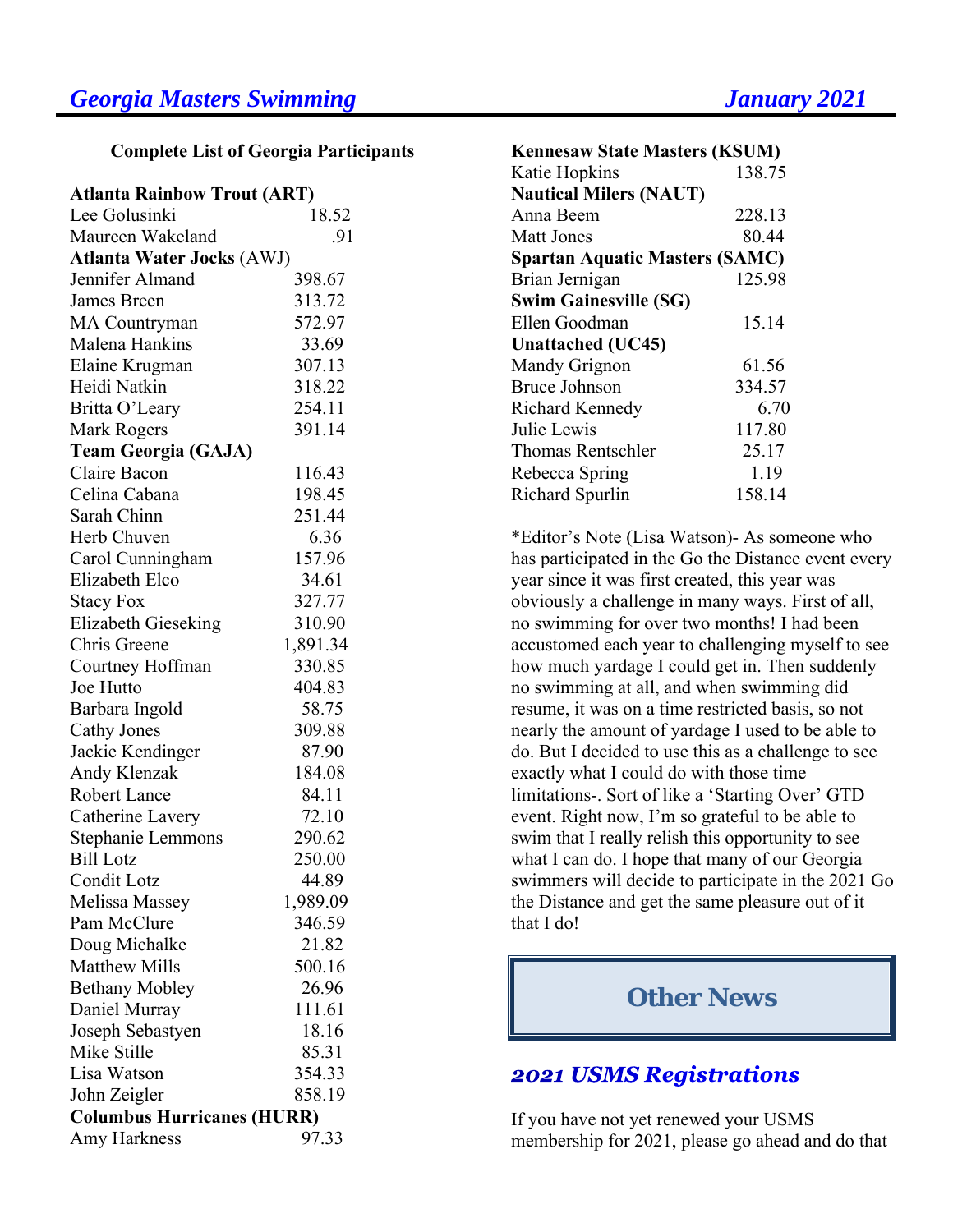as soon as possible. Your 2020 membership has now expired. You can renew online on the USMS website. The new Unified Fee (same for all LMSCs now across the country) is \$60.

# **Swimmer Profile -Jay Scoville**

By Elaine Krugman



Lake Lanier resident, Jay Scovill, has always had an affinity for open water swimming—especially in lakes. Having been born and raised near Gary, Indiana, in the town of Ogden Dunes on Lake Michigan, his parents saw to it that he learned to swim when he was four years old. They wanted their young son to be more water safe around the lake where there was often heavy surf. Jay's father, a former collegiate swimmer, was President of Gary, Indiana's YMCA at the time, so he enrolled his son in swim lessons at the club.

Two years later, little Jay started competing on a summer team coached by Gus Stager, the 1960 U.S. Olympic Swim Team coach.

His dad would come on Saturdays (after his morning work) dressed in a suit and tie. As the newbie remembered about that experience, "My very first race was one length of the pool. We had to dive in the best we could and get to the other end. Since we were little kids, they had two kids per lane. We took off, and I swam as fast as I could, but about half-way down the lap, I got a huge gulp of water and I stopped. Suddenly, there's a big splash, and my dad is standing right next to me in the pool in his suit with his dress shoes on saying, "Don't quit, Jay! Never quit!"

Evidently, Jay took Dad's advice because he swam and competed through school. After Gus Stager's coaching (using a 20' prod to stop swimmers in their lane and correct them), he worked under the caring eye of Skip Bird, a northern Indiana icon in high school and age-group swimming. Captain of his high school team, his commitment to compete increased. The pool his Portage High School team used was located so far away from his school, the team took a 45-minute drive one way to get to the 20-yard 4 lane pool the 46 members of the team used. According to Jay, "The team could fit nine guys in a lane at a time. Passing in the lane involved grabbing and pulling the slower teammate underneath you. There would be a fog hanging over the pool from over chlorination. We all were coughing from the fumes by the end of the hour we had to swim."

Reflecting back on the experience, Jay said, "The flavor of those years was not so much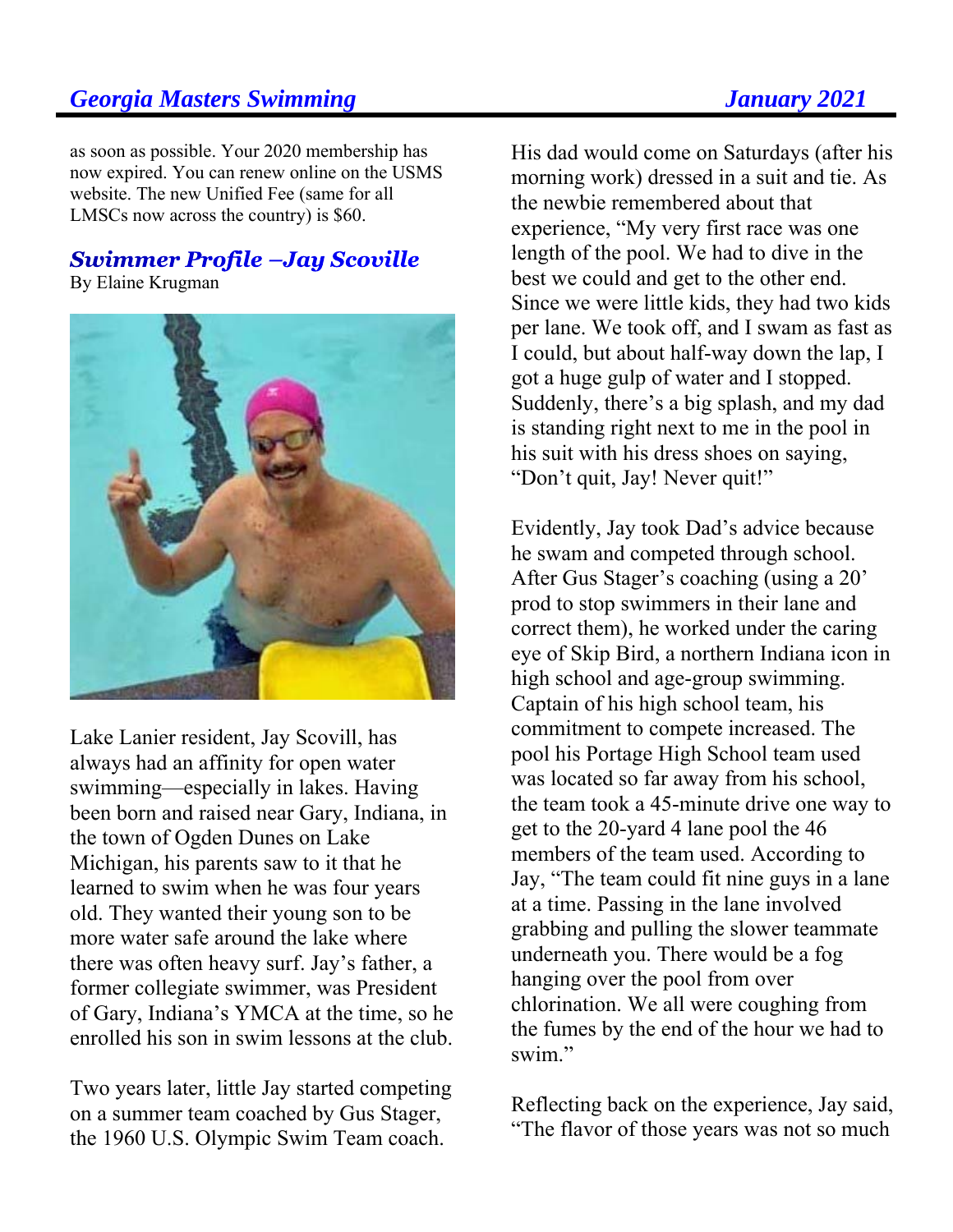about getting into higher levels of competition. With the small pool and distance to even get there, the opportunity for fame as a team or as individuals was a struggle. The coaches, however, were all incredibly inspiring in spite of the limitations of access to workout facilities."

Jay continued his education at Indiana University during the days of Mark Spitz's reign at that school. Although he was invited to be a "walk on" under famous coach James "Doc" Counsilman, he decided not to join the team after his first trial workout. As he explained, "I went to the pool. There was a chalkboard that said just one thing, '17,000.' That was the first day of workouts that school year. Swim without goggles—in a chlorinated pool. Goggles didn't exist back then, so the end result was burning, blood-shot eyes. No one gets much studying done that way. I swam it that first day, but unlike Spitz, I did not see Olympic gold in my future. That day was my last adventure in college swimming."

Over the last twenty years, Jay has been swimming and sharing a lane with his wife, Helen, during the early mornings, before her work as a grade-school teacher. They met in 1998 at the Brenau University pool, in Gainsville, while swimming on the Lanier Aquatic Masters team. Jay later swam with the Brenau University Masters Swimming (B.U.M.S) until COVID-19 locked the 17 teammates out of the university pool. The university closed the facility to everybody except their women's swim team. He now swims with Helen at

Frances Meadows Aquatic Center, in Gainesville. They are joined with several other 5:00am swimmers. They are all in their 60's and call themselves the "Olympic Nopefuls."

"I would love to get more involved with Masters. I have kept my membership up. We are currently practicing four or five times a week. I am averaging 15-20,000 yards per week as well, so I am healthy." Since Jay and his wife live right on Lake Lanier, Jay started open water swimming when the pools were closed. He really enjoyed the open water experience, so long lake swims of 6,000 to 13,000 yards have become a regular Saturday routine, following his weekday pool workouts. Since he has a good cold-water wetsuit, he hopes to continue doing those swims until the water gets down into the 40's. Jay competed in the late 1990's in a few meets, and again from 2016-2018. He plans on getting back into some races in the future. Regarding his goals, Jay said, "I've always been a sprinter. When I was in high school and college, it was 50's and 100's; I just think it might be fun to get involved with distance more."

At this point, Jay is just very thankful to be able to swim and enjoy the health benefits of the sport. He was diagnosed as having C.I.D.P. (Chronic Inflammatory Demyelinating Polyneuropathy), which is a neurological disorder that can destroy the protective covering around the nerve bundles. This causes weakness, pain, fatigue, and numbness.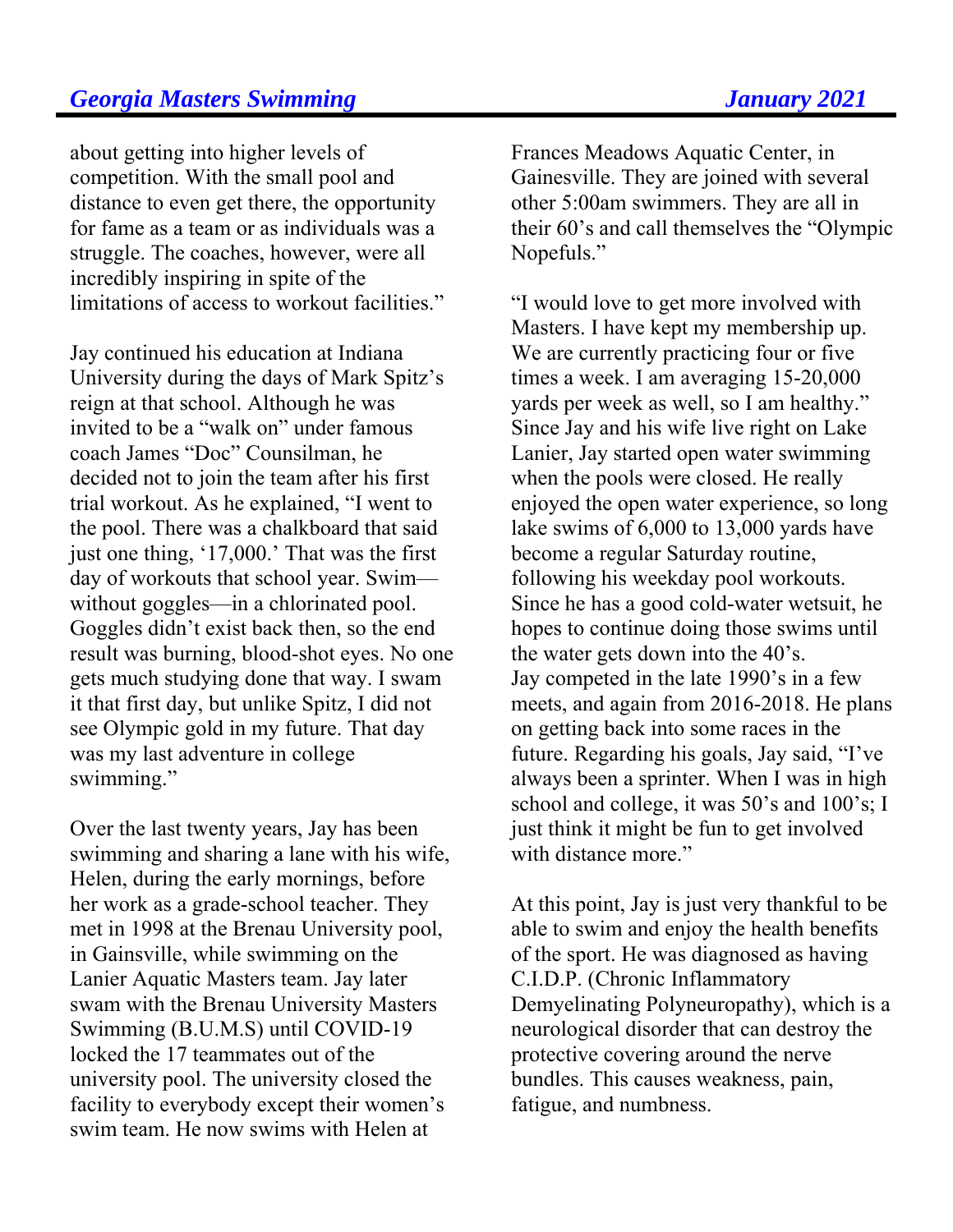Jay has improved, though, and continues getting healthier after reading the book, *Autoimmune Solution*, by Amy Myers, M.D., and working with a functional health doctor to revamp his diet. In addition, the four-hour-a-night sleeper began getting more sleep.

In the future, he plans on competing in the Swim Around Key West, which is a 12.5-mile race. In addition, he says, "I would love to do a 10k or a 10-mile swim in Lake Lanier. It would be awesome!"

Meanwhile, reflecting back on his swimming years since that first plunge at the age of four, Jay said with gratitude, "The most important thing is to say 'thank you' for the amazing people that were and are in my life that are really like brothers and sisters to me. Coaches, teammates, even meeting my wife swimming has been a true blessing."

#### **Diverse Swimmer Profile Subjects Wanted!**

Since 2014, I have strived to profile a wide range of Masters swimmers, from young to old (now 103!), gay and straight, Olympians from Thailand and Macedonia to new fitness swimmers from right here in Georgia, triathletes, and English Channel swimmers. I even interviewed the coach of the Athletes Without Limits special needs team about his amazing group of swimmers. Still, my profiles have not represented the full diversity of our Georgia Masters family. For 2021, my goal is to change that. If you or anyone you know would like to contribute to the diversity of swimmers featured in the "Swimmer Profile" column, please contact me at ekkrugman@gmail.com.

#### **Need Workouts?**

Thanks to Jeff Tacca for suggesting this website: http://swimmingworkouts.online. Also, visit our website for a link to workouts – georgiamasters.org.

### **Swimming Humor**

#236

# "i've never seen him with clothes on."

swimmerprobs.tumblr.com

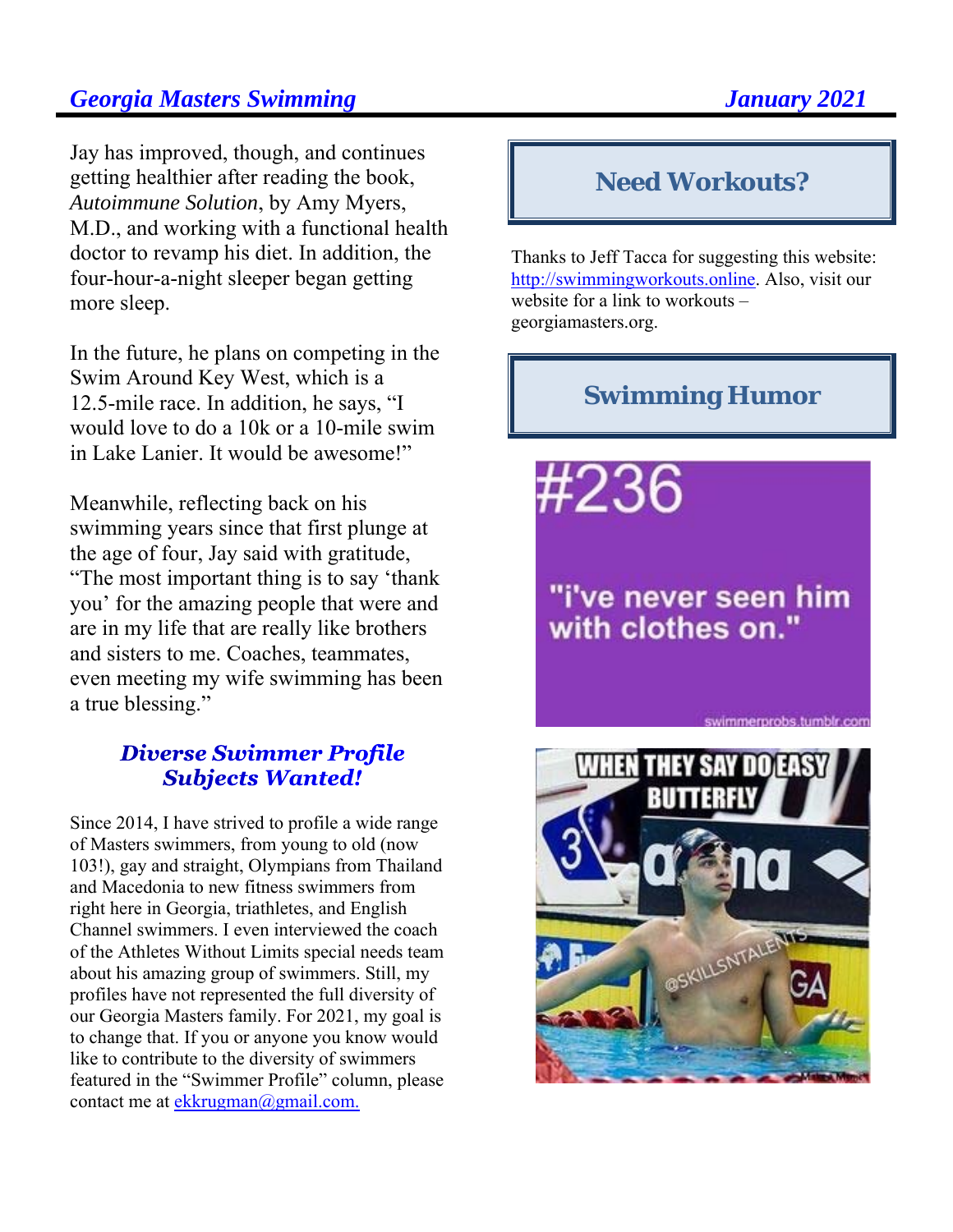# *Upcoming Events*

| <b>January 2021</b>  |                                          |          |                                                  |  |  |  |
|----------------------|------------------------------------------|----------|--------------------------------------------------|--|--|--|
| $1-$                 | USMS Hour Swim Postal Championship       |          |                                                  |  |  |  |
| Feb 28               |                                          |          |                                                  |  |  |  |
| <b>February 2021</b> |                                          |          |                                                  |  |  |  |
| Feb 7                | Georgia LMSC Zoom Conference call at 3pm | $1 - 28$ | <b>USMS Hour Swim Postal Championship</b>        |  |  |  |
|                      | Contact Britta at brittaoleary@gmail.com |          |                                                  |  |  |  |
| $13 - 14$            | Clearwater, FL - SCY                     | 15-28    | USMS Winter Fitness Challenge $-30$ -minute swim |  |  |  |
| <b>March 2021</b>    |                                          |          |                                                  |  |  |  |
| <b>March</b>         | Georgia LMSC Zoom Conference call at 7pm |          |                                                  |  |  |  |
|                      | Contact Brita at brittaoleary@gmail.com  |          |                                                  |  |  |  |
|                      |                                          |          |                                                  |  |  |  |

 Information on these and other Dixie Zone events can be found on the Dixie Zone website at www.dixiezone.org/Meets.htm. \*Dates in red are Georgia LMSC events.

|                                    | <b>Swim Websites</b>                                 |
|------------------------------------|------------------------------------------------------|
| <b>ASL Silverking TRI-Masters</b>  | Swimasl.com                                          |
| Athens Bulldog Swim Club           | http://www.athensbulldogs.com                        |
| <b>Atlanta Rainbow Trout</b>       | https://www.atlantarainbowtrout.com                  |
| Atlanta Water Jocks                | http://www.atlantawaterjocks.com                     |
| Chastain Park Athletic Club        | www.ChastainParkAthleticClub.org                     |
| <b>Columbus Aquatic Club</b>       | http://www.swimhurricanes.com                        |
| <b>Concourse Athletic Club</b>     | wellbridge.com/concourse-athletic-club/sandy-springs |
| <b>Cumming Waves Swim Team</b>     | www.cummingwaves.net                                 |
| <b>Decatur Family YMCA</b>         | ddy.ymcaatlanta.org                                  |
| <b>DeKalb Aquatics Masters</b>     | http://daqswim.com                                   |
| <b>Douglas County Stingreys</b>    | douglascountystingrays.org                           |
| Dynamo Swim Club Masters           | http://dynamoswimclub.com                            |
| Fyns                               | http://www.fynsmasters.com                           |
| <b>Great White Shark Aquatics</b>  | www.gwsaswim.com                                     |
| John P. Thayer YMCA Masters Swim   | Columbusymca.com                                     |
| Savannah Masters                   | http://www.tlb975.wix.com/mastersswimming            |
| <b>Stingrays Masters Swimming</b>  | http://www.stingraysswimming.com                     |
| <b>Swim Gainesville</b>            | www.swimgainesville.com                              |
| <b>Swim Macon Masters</b>          | www.swimmacon.com                                    |
| <b>Tidal Wave Masters Swimming</b> | tidalwaveswimming.com                                |
| <b>Tidal Wave Masters Swimming</b> | tidalwaveswimming.com                                |
| Windy Hill Athletic Club Masters   | http://www.midtown.com/windyhill                     |
|                                    |                                                      |
| Georgia Masters Swimming           | www.georgiamasters.org                               |
| <b>USMS Dixie Zone</b>             | www.dixiezone.org/links.htm                          |
| <b>USMS</b>                        | www.USMS.org                                         |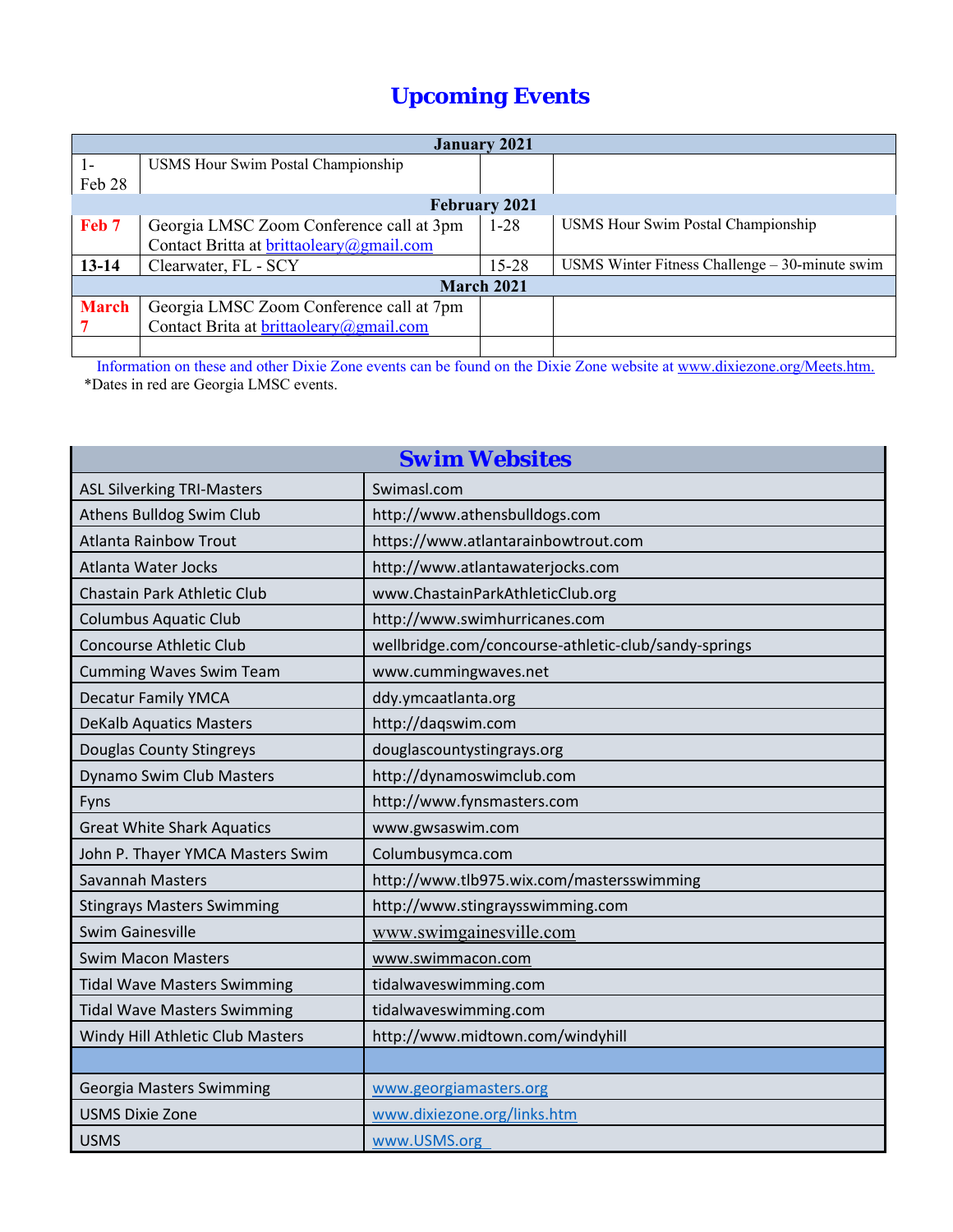# *For more information about the clubs and teams, Visit www.georgiamasters.org*

| <b>GEORGIA CLUBS</b>                 |             |                         |                                   |
|--------------------------------------|-------------|-------------------------|-----------------------------------|
| <b>Atlanta Rainbow Trout</b>         | <b>ART</b>  | Jake Macks              | jake.macks@gmail.com              |
| Atlanta Water Jocks                  | <b>AWJ</b>  | Lorenzo Benucci         | lbenucci@gmail.com                |
| Camden PSA Masters                   | <b>CAST</b> | John Eife               | jdeife@co.camden.ga.us            |
| Chastain Park Athletic Club          | <b>CPAC</b> | <b>Star Brackin</b>     | masters@chastainparkac.org        |
| <b>Columbus Aquatic Club</b>         | <b>HURM</b> | <b>Andrew Beggs</b>     | andrew.t.beggs@gmail.com          |
| Concourse Athletic Club              | <b>CONC</b> | <b>Chris Nasser</b>     | swim@concoursemasters.com         |
| <b>DeKalb Aquatics Masters</b>       | <b>DAQM</b> | Melissa Wilborn         | melissa@dagswim.com               |
| Dutch Island Dolphins                | <b>DID</b>  | Joyce Bustinduy         | jobustinduy@gmail.com             |
| John P. Thayer YMCA Masters Swim     | <b>BARM</b> | Scott Balkcum           | sbalkcum@ymcacolumbusga.com       |
| Kennesaw State University Masters    | <b>KSUM</b> | Cheryl Richardson       | bricha89@kennesaw.edu             |
| Nautical Milers Special Needs Team   | <b>NAUT</b> | <b>Patrick Thoreson</b> | patrick_thoreson@yahoo.com        |
| Southern Eagle Aquatics              | <b>SEGA</b> | <b>Beau Caldwell</b>    | swimsega@gmail.com                |
| <b>Spartans Aquatic Masters Club</b> | <b>SAMC</b> | Kris Kester             | spartanscoachkarl@gmail.com       |
| Summer Hill Orcas Swim Club          | <b>SHOC</b> | Kaleigh Shook           | summerhillrec@gmail.com           |
| Swim Gainesville                     | SG          | Joy Kelleher            | joylohr@yahoo.com                 |
| Windy Hill Athletic Club Masters     | <b>WHA</b>  | Keith Berryhill         | keith.berryhill@windyhillclub.com |

|                                                   |             | <u> GEORGIA SUPER TEAMS - GAJA</u> |                             |  |
|---------------------------------------------------|-------------|------------------------------------|-----------------------------|--|
| Georgia Masters                                   | <b>GAJA</b> | Lisa L Watson                      | lisa.watson@ung.edu         |  |
| Athens Bulldog Swim Club                          | <b>ABSC</b> | <b>Craig Page</b>                  | craigwpage@gmail.com        |  |
| Augusta Recreation and Parks Blue<br><b>Tides</b> | <b>ARP</b>  | Barbara Ingold                     | arpbluetides@gmail.com      |  |
| Douglas County Stingreys                          | <b>DCS</b>  | Jarrod Hunte                       | coachjrodhunte@gmail.com    |  |
| Dynamo Swim Club Masters                          | <b>DYNA</b> | <b>Mike Cotter</b>                 | mikedynamo@earthlink.net    |  |
| Georgia Masters Killer Whales                     | <b>GMKW</b> | Lisa Watson                        | lisa.watson@ung.edu         |  |
| <b>NightHawks Masters</b>                         | <b>NHMS</b> | Lisa Watson                        | lisa.watson@ung.edu         |  |
| Savannah Masters                                  | <b>SAVM</b> | John Denion                        | jmd7362@gmail.com           |  |
| Southside Seals                                   | SSS         | Rob Copeland                       | rob_copeland@comcast.net    |  |
| <b>Stingrays Masters</b>                          | <b>RAYS</b> | Michael Soderlund                  | msoderlund@coca-cola.com    |  |
| Swim Beyond Atlanta                               | <b>SBA</b>  | Mandi Bell                         | mandi@swimbeyond.com        |  |
| <b>Swim Macon Masters</b>                         | <b>SMM</b>  | Jason Michael                      | mrbreaker66@gmail.com       |  |
| <b>Warner Robins Aquanuts</b>                     | <b>WHA</b>  | Daniel Murray                      | dmurray54.dm@gmail.com      |  |
| <b>LIFE TIME SWIM</b>                             |             |                                    |                             |  |
| Life Time Swim Alpharetta                         | <b>ALPL</b> | <b>Aquatics Manager</b>            | GAALAquaticsManager@lt.life |  |
| Life Time Swim Atlanta                            | <b>ATLL</b> | <b>Aquatics Manager</b>            | GAATAquaticsManager@lt.life |  |